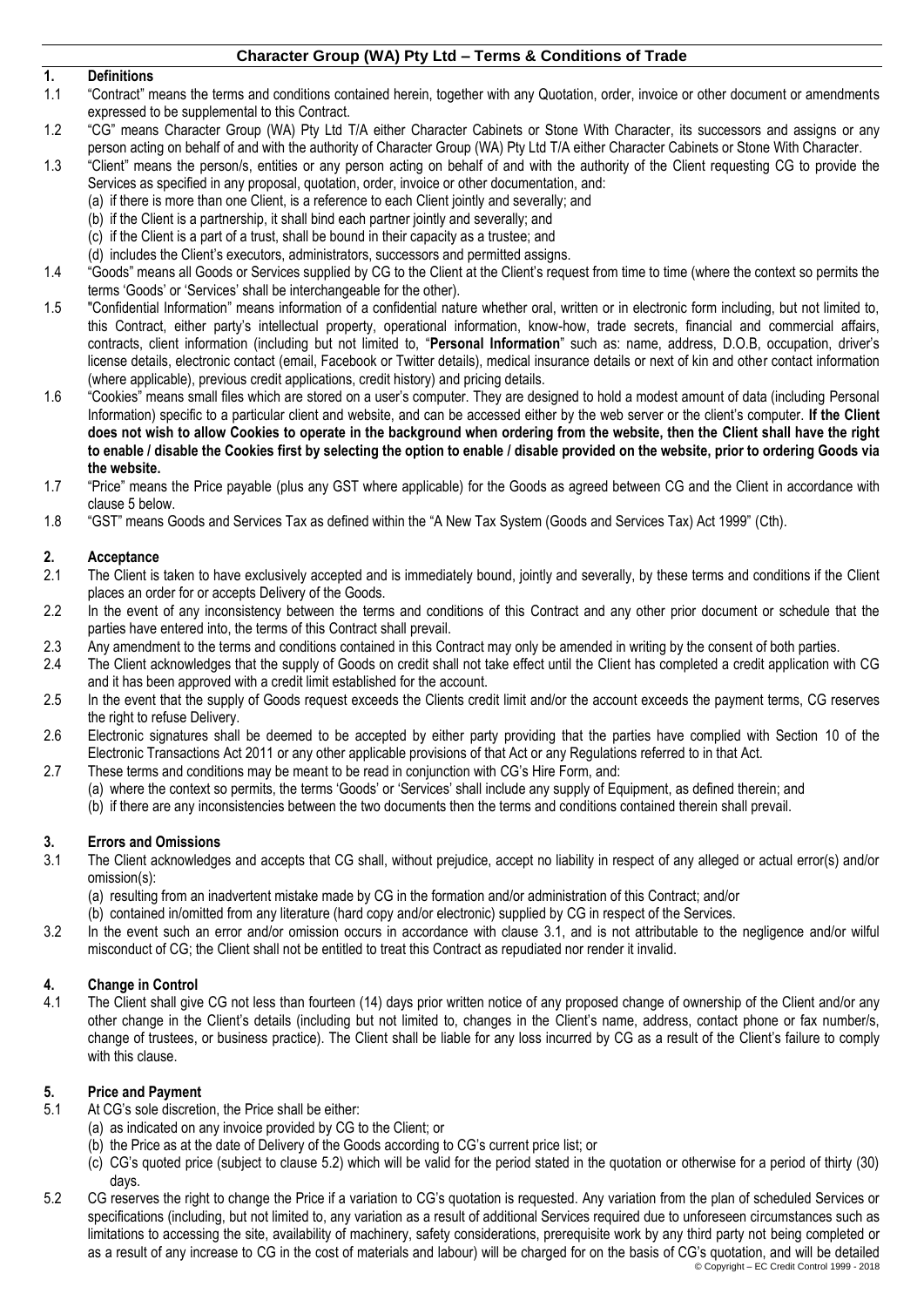in writing together with any changes to the date of completion, and shown as variations on CG's invoice. The Client shall be required to respond to any variation submitted by CG within ten (10) working days. Failure to do so will entitle CG to add the cost of the variation to the Price. Payment for all variations must be made in full at the time of their completion.

- 5.3 At CG's sole discretion, a non-refundable deposit may be required.<br>5.4 Time for payment for the Goods being of the essence, the Price wil
- Time for payment for the Goods being of the essence, the Price will be payable by the Client on the date/s determined by CG, which may be: (a) on Delivery of the Goods;
	- (b) by way of instalments/progress payments in accordance with CG's payment schedule;
	- (c) for specific approved Clients, the end of the following month in which an invoice has been given to the Client by CG;
	- (d) the date specified on any invoice or other form as being the date for payment; or
	- (e) failing any notice to the contrary, the date which is seven (7) days following the date of any invoice given to the Client by CG.
- 5.5 Payment may be made by cash, cheque, bank cheque, electronic/on-line banking, or by any other method as agreed to between the Client and CG.
- 5.6 CG may in its discretion allocate any payment received from the Client towards any invoice that CG determines and may do so at the time of receipt or at any time afterwards. On any default by the Client CG may re-allocate any payments previously received and allocated. In the absence of any payment allocation by CG, payment will be deemed to be allocated in such manner as preserves the maximum value of CG's Purchase Money Security Interest (as defined in the PPSA) in the Goods.
- 5.7 The Client shall not be entitled to set off against, or deduct from the Price, any sums owed or claimed to be owed to the Client by CG nor to withhold payment of any invoice because part of that invoice is in dispute.
- 5.8 Unless otherwise stated the Price does not include GST. In addition to the Price, the Client must pay to CG an amount equal to any GST CG must pay for any supply by CG under this or any other agreement for the sale of the Goods. The Client must pay GST, without deduction or set off of any other amounts, at the same time and on the same basis as the Client pays the Price. In addition, the Client must pay any other taxes and duties that may be applicable in addition to the Price except where they are expressly included in the Price.

# **6. Delivery of Goods**

- 6.1 Delivery ("**Delivery**") of the Goods is taken to occur at the time that CG (or CG's nominated carrier) delivers the Goods to the Client's nominated address even if the Client is not present at the address.
- 6.2 At CG's sole discretion, the cost of Delivery is either included in the Price or is in addition to the Price.
- 6.3 CG may deliver the Goods in separate instalments. Each separate instalment shall be invoiced and paid in accordance with the provisions in these terms and conditions.
- 6.4 Any time specified by CG for Delivery of the Goods is an estimate only and CG will not be liable for any loss or damage incurred by the Client as a result of Delivery being late. However both parties agree that they shall make every endeavour to enable the Goods to be delivered at the time and place as was arranged between both parties. In the event that CG is unable to supply the Goods as agreed solely due to any action or inaction of the Client, then CG shall be entitled to charge a reasonable fee for redelivery and/or storage.

#### **7. Risk**

- 7.1 Risk of damage to or loss of the Goods passes to the Client on Delivery and the Client must insure the Goods on or before Delivery.
- 7.2 If any of the Goods are damaged or destroyed following Delivery but prior to ownership passing to the Client, CG is entitled to receive all insurance proceeds payable for the Goods. The production of these terms and conditions by CG is sufficient evidence of CG's rights to receive the insurance proceeds without the need for any person dealing with CG to make further enquiries.
- 7.3 Where CG is required to install the Goods the Client warrants that the structure of the premises or equipment in or upon which these Goods are to be installed or erected is sound and will sustain the installation and work incidental thereto and CG shall not be liable for any claims, demands, losses, damages, costs and expenses howsoever caused or arising in connection with the installation and work incidental thereto.
- 7.4 CG shall be entitled to rely on the accuracy of any plans, specifications and other information provided by the Client. The Client acknowledges and agrees that in the event that any of this information provided by the Client is inaccurate, CG accepts no responsibility for any loss, damages, or costs however resulting from these inaccurate plans, specifications or other information.
- 7.5 Where the Client has supplied materials for CG to complete the Services, the Client acknowledges that he accepts responsibility for the suitability of purpose, quality and any faults inherent in the materials. CG shall not be responsible for any defects in the Services, any loss or damage to the materials (or any part thereof), howsoever arising from the use of materials supplied by the Client.
- 7.6 Granite, marble engineered stone, and glass have natural elements in the products that have naturally occurring variations in colour and shade tones, markings, and veining may vary from colour samples provided. CG gives no guarantee (expressed or implied) that colour samples will match the Goods supplied. CG will make every effort to match colour samples to the Goods supplied but will not be liable in any way whatsoever for colour samples differing from the Goods supplied.
- 7.7 Marble, granite and stainless steel are porous materials, therefore, all such materials supplied by CG are sealed for protection. However, oil and other acidic substances are prone to causing discolouration and staining if left on surfaces for some time. The Client agrees to indemnify CG against any damage occurring after delivery and installation.
- 7.8 The Client acknowledges that Goods (including but not limited to paint, timber, tiles) supplied may exhibit variations in shade tone, colour, texture, markings, veining, surface and finish, and may fade or change colour over time. CG will make every effort to match batches/samples of the Goods supplied in order to minimise such variations, but shall not be liable in any way whatsoever where such variations occur.
- 7.9 Timber is a natural product. Timber, laminate and engineered timber may exhibit variations in texture, shade, colour, surface, finish, markings, veining, and contain natural fissures, occlusions, and indentations. Whilst Character Cabinets will make every effort to match sales samples to the finished Goods Character Cabinets accepts no liability whatsoever where such samples differ to the finished Goods supplied.
- 7.10 Timber is a hydroscopic material subject to expansion and contraction, therefore CG will accept no responsibility for gaps that may appear in the timber during prolonged dry periods.
- 7.11 The Client acknowledges that Goods supplied may:
	- (a) expand, contract or distort as a result of exposure to heat, cold, weather; and
		- (b) mark, stain or rust if exposed to certain substances; and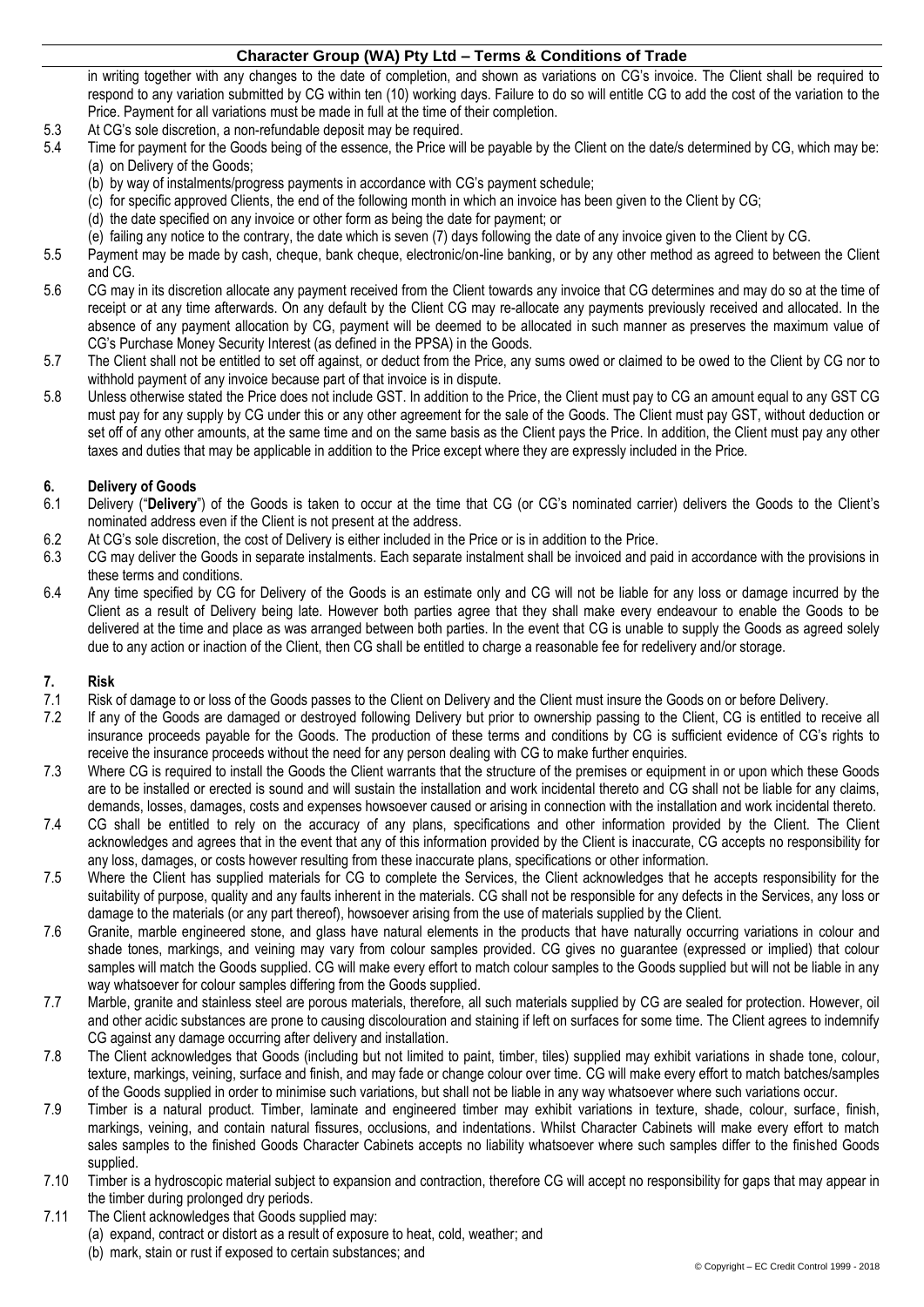(c) be damaged or disfigured by impact or scratching.

#### **8. Client's Responsibilities**

- 8.1 It shall be the Client's responsibility to provide CG with free access and use of services (including, but not limited to, power, toilet facilities) to enable CG to provide and complete the Service.
- 8.2 Where CG notifies the Client that it intends to store onsite Goods, plant, equipment or tools to be used in performance of the Services, then the Client shall designate an area for storage and shall take all reasonable precautions to protect such items against destruction, damage, or theft. In the event that such items are destroyed, damaged or stolen then the cost of replacement shall be added to the Price and will be shown as a variation as per clause [5.2.](#page-0-2)

# 8.3 **Access**

8.4 The Client shall ensure that CG has clear and free access to the work site at all times to enable them to undertake the Services. CG shall not be liable for any loss or damage to the site (including, without limitation, damage to pathways, driveways and concreted or paved or grassed areas) unless due to the negligence of CG.

#### **9. Underground Locations**

- <span id="page-2-0"></span>9.1 Prior to CG commencing any work the Client must advise CG of the precise location of all underground services on the site and clearly mark the same. The underground mains & services the Client must identify include, but are not limited to, electrical services, gas services, sewer services, pumping services, sewer connections, sewer sludge mains, water mains, irrigation pipes, telephone cables, fibre optic cables, oil pumping mains, and any other services that may be on site.
- 9.2 Whilst CG will take all care to avoid damage to any underground services the Client agrees to indemnify CG in respect of all and any liability claims, loss, damage, costs and fines as a result of damage to services not precisely located and notified as per clause [9.1.](#page-2-0)

#### **10. Compliance with Laws**

- 10.1 The Client and CG shall comply with the provisions of all statutes, regulations and bylaws of government, local and other public authorities that may be applicable to the Services.
- 10.2 The Client shall obtain (at the expense of the Client) all licenses and approvals that may be required for the Services.
- 10.3 The Client agrees that the site will comply with any occupational health and safety laws relating to building/construction sites and any other relevant safety standards or legislation.

#### **11. Title**

- <span id="page-2-1"></span>11.1 CG and the Client agree that ownership of the Goods shall not pass until:
	- (a) the Client has paid CG all amounts owing to CG; and
	- (b) the Client has met all of its other obligations to CG.
- 11.2 Receipt by CG of any form of payment other than cash shall not be deemed to be payment until that form of payment has been honoured, cleared or recognised.
- 11.3 It is further agreed that, until ownership of the Goods passes to the Client in accordance with clause [11.1:](#page-2-1)
	- (a) the Client is only a bailee of the Goods and must return the Goods to CG on request;
	- (b) the Client holds the benefit of the Client's insurance of the Goods on trust for CG and must pay to CG the proceeds of any insurance in the event of the Goods being lost, damaged or destroyed;
	- (c) the Client must not sell, dispose, or otherwise part with possession of the Goods other than in the ordinary course of business and for market value. If the Client sells, disposes or parts with possession of the Goods then the Client must hold the proceeds of any such act on trust for CG and must pay or deliver the proceeds to CG on demand;
	- (d) the Client should not convert or process the Goods or intermix them with other goods but if the Client does so then the Client holds the resulting product on trust for the benefit of CG and must sell, dispose of or return the resulting product to CG as it so directs;
	- (e) the Client irrevocably authorises CG to enter any premises where CG believes the Goods are kept and recover possession of the Goods;
	- (f) CG may recover possession of any Goods in transit whether or not Delivery has occurred;
	- (g) the Client shall not charge or grant an encumbrance over the Goods nor grant nor otherwise give away any interest in the Goods while they remain the property of CG;
	- (h) CG may commence proceedings to recover the Price of the Goods sold notwithstanding that ownership of the Goods has not passed to the Client.

# <span id="page-2-6"></span>**12. Personal Property Securities Act 2009 ("PPSA")**

- 12.1 In this clause financing statement, financing change statement, security agreement, and security interest has the meaning given to it by the PPSA.
- 12.2 Upon assenting to these terms and conditions in writing the Client acknowledges and agrees that these terms and conditions constitute a security agreement for the purposes of the PPSA and creates a security interest in all Goods and/or collateral (account) – being a monetary obligation of the Client to CG for Services – that have previously been supplied and that will be supplied in the future by CG to the Client.
- <span id="page-2-5"></span><span id="page-2-4"></span><span id="page-2-3"></span><span id="page-2-2"></span>12.3 The Client undertakes to:
	- (a) promptly sign any further documents and/or provide any further information (such information to be complete, accurate and up-to-date in all respects) which CG may reasonably require to;
		- (i) register a financing statement or financing change statement in relation to a security interest on the Personal Property Securities Register;
		- (ii) register any other document required to be registered by the PPSA; or
		- (iii) correct a defect in a statement referred to in clause  $12.3(a)(i)$  $12.3(a)(i)$  $12.3(a)(i)$  or  $12.3(a)(ii)$ ;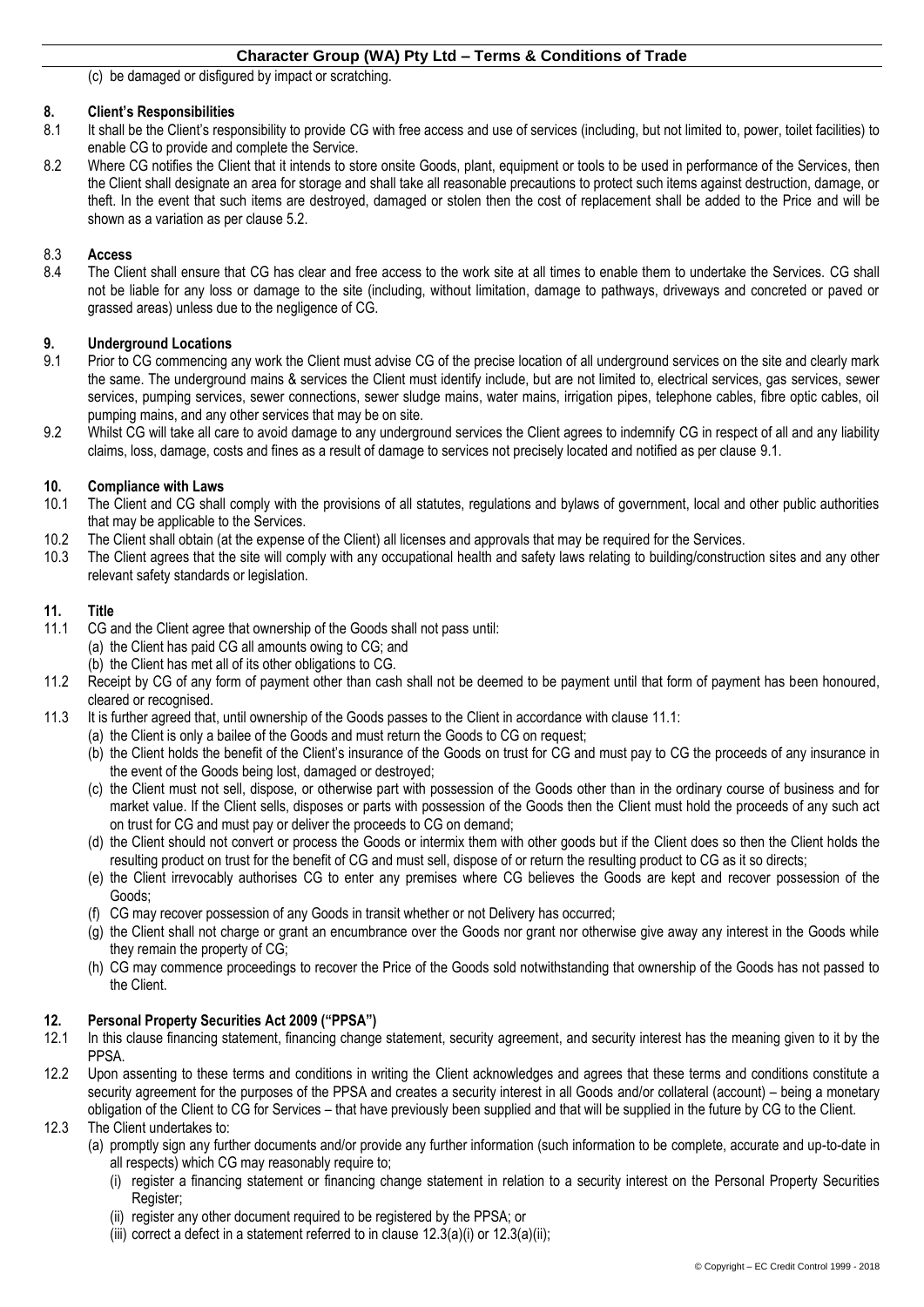- (b) indemnify, and upon demand reimburse, CG for all expenses incurred in registering a financing statement or financing change statement on the Personal Property Securities Register established by the PPSA or releasing any Goods charged thereby;
- (c) not register a financing change statement in respect of a security interest without the prior written consent of CG;
- (d) not register, or permit to be registered, a financing statement or a financing change statement in relation to the Goods and/or collateral (account) in favour of a third party without the prior written consent of CG;
- (e) immediately advise CG of any material change in its business practices of selling the Goods which would result in a change in the nature of proceeds derived from such sales.
- 12.4 CG and the Client agree that sections 96, 115 and 125 of the PPSA do not apply to the security agreement created by these terms and conditions.
- <span id="page-3-0"></span>12.5 The Client waives their rights to receive notices under sections 95, 118, 121(4), 130, 132(3)(d) and 132(4) of the PPSA.<br>12.6 The Client waives their rights as a grantor and/or a debtor under sections 142 and 143 of t
- The Client waives their rights as a grantor and/or a debtor under sections 142 and 143 of the PPSA.
- 12.7 Unless otherwise agreed to in writing by CG, the Client waives their right to receive a verification statement in accordance with section 157 of the PPSA.
- 12.8 The Client must unconditionally ratify any actions taken by CG under clauses [12.3](#page-2-2) to [12.5.](#page-3-0)
- 12.9 Subject to any express provisions to the contrary (including those contained in this clause [12\)](#page-2-6), nothing in these terms and conditions is intended to have the effect of contracting out of any of the provisions of the PPSA.

#### <span id="page-3-1"></span>**13. Security and Charge**

- 13.1 In consideration of CG agreeing to supply the Goods, the Client charges all of its rights, title and interest (whether joint or several) in any land, realty or other assets capable of being charged, owned by the Client either now or in the future, to secure the performance by the Client of its obligations under these terms and conditions (including, but not limited to, the payment of any money).
- 13.2 The Client indemnifies CG from and against all CG's costs and disbursements including legal costs on a solicitor and own client basis incurred in exercising CG's rights under this clause.
- 13.3 The Client irrevocably appoints CG and each director of CG as the Client's true and lawful attorney/s to perform all necessary acts to give effect to the provisions of this clause [13](#page-3-1) including, but not limited to, signing any document on the Client's behalf.

#### <span id="page-3-2"></span>**14. Defects, Warranties and Returns, Competition and Consumer Act 2010 (CGA)**

- <span id="page-3-3"></span>14.1 The Client must inspect the Goods on Delivery and must within seven (7) days of Delivery notify CG in writing of any evident defect/damage, shortage in quantity, or failure to comply with the description or quote. The Client must notify any other alleged defect in the Goods as soon as reasonably possible after any such defect becomes evident. Upon such notification the Client must allow CG to inspect the Goods.
- 14.2 Under applicable State, Territory and Commonwealth Law (including, without limitation CGA), certain statutory implied guarantees and warranties (including, without limitation the statutory guarantees under CGA) may be implied into these terms and conditions (**Non-Excluded Guarantees**).
- 14.3 CG acknowledges that nothing in these terms and conditions purports to modify or exclude the Non-Excluded Guarantees.
- 14.4 Except as expressly set out in these terms and conditions or in respect of the Non-Excluded Guarantees, CG makes no warranties or other representations under these terms and conditions including but not limited to the quality or suitability of the Goods. CG's liability in respect of these warranties is limited to the fullest extent permitted by law.
- 14.5 If the Client is a consumer within the meaning of CGA, CG's liability is limited to the extent permitted by section 64A of Schedule 2.
- 14.6 If CG is required to replace the Goods under this clause or CGA, but is unable to do so, CG may refund any money the Client has paid for the Goods.
- 14.7 If the Client is not a consumer within the meaning of CGA, CG's liability for any defect or damage in the Goods is:
	- (a) limited to the value of any express warranty or warranty card provided to the Client by CG at CG's sole discretion;
		- (b) limited to any warranty to which CG is entitled, if CG did not manufacture the Goods;
		- (c) otherwise negated absolutely.
- <span id="page-3-4"></span>14.8 Subject to this clause [14,](#page-3-2) returns will only be accepted provided that:
	- (a) the Client has complied with the provisions of clause [14.1;](#page-3-3) and
	- (b) CG has agreed that the Goods are defective; and
	- (c) the Goods are returned within a reasonable time at the Client's cost (if that cost is not significant); and
	- (d) the Goods are returned in as close a condition to that in which they were delivered as is possible.
- 14.9 Notwithstanding clauses [14.1](#page-3-3) to [14.8](#page-3-4) but subject to CGA, CG shall not be liable for any defect or damage which may be caused or partly caused by or arise as a result of:
	- (a) the Client failing to properly maintain or store any Goods;
	- (b) the Client using the Goods for any purpose other than that for which they were designed;
	- (c) the Client continuing the use of any Goods after any defect became apparent or should have become apparent to a reasonably prudent operator or user;
	- (d) the Client failing to follow any instructions or guidelines provided by CG;
	- (e) fair wear and tear, any accident, or act of God.
- <span id="page-3-5"></span>14.10 In the case of second hand Goods, unless the Client is a consumer under CGA, the Client acknowledges that it has had full opportunity to inspect the second hand Goods prior to Delivery and accepts them with all faults and that to the extent permitted by law no warranty is given by CG as to the quality or suitability for any purpose and any implied warranty, statutory or otherwise, is expressly excluded. The Client acknowledges and agrees that CG has agreed to provide the Client with the second hand Goods and calculated the Price of the second hand Goods in reliance of this claus[e 14.10.](#page-3-5)
- 14.11 CG may in its absolute discretion accept non-defective Goods for return in which case CG may require the Client to pay handling fees of up to ten percent (10%) of the value of the returned Goods plus any freight costs.
- 14.12 Notwithstanding anything contained in this clause if CG is required by a law to accept a return then CG will only accept a return on the conditions imposed by that law.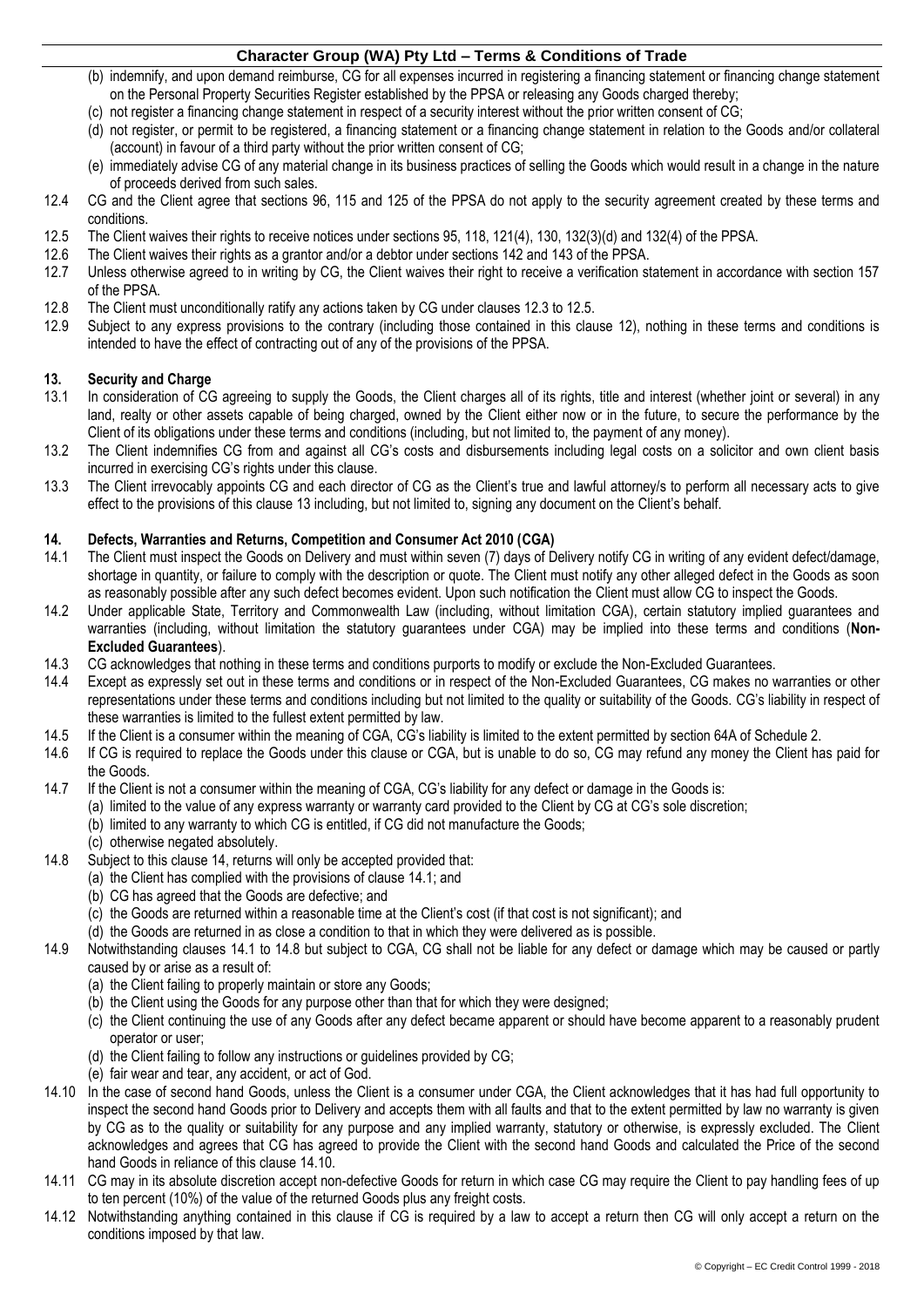14.13 Subject to clause [14.1,](#page-3-3) customised, or non-stocklist items or Goods made or ordered to the Client's specifications are not acceptable for credit or return.

# **15. Intellectual Property**

- 15.1 Where CG has designed, drawn or developed Goods for the Client, then the copyright in any designs and drawings and documents shall remain the property of CG. Under no circumstances may such designs, drawings and documents be used without the express written approval of CG.
- 15.2 The Client warrants that all designs, specifications or instructions given to CG will not cause CG to infringe any patent, registered design or trademark in the execution of the Client's order and the Client agrees to indemnify CG against any action taken by a third party against CG in respect of any such infringement.
- 15.3 The Client agrees that CG may (at no cost) use for the purposes of marketing or entry into any competition, any documents, designs, drawings or Goods which CG has created for the Client.

# <span id="page-4-0"></span>**16. Default and Consequences of Default**

- 16.1 Interest on overdue invoices shall accrue daily from the date when payment becomes due, until the date of payment, at a rate of two and a half percent (2.5%) per calendar month (and at CG's sole discretion such interest shall compound monthly at such a rate) after as well as before any judgment.
- 16.2 If the Client owes CG any money the Client shall indemnify CG from and against all costs and disbursements incurred by CG in recovering the debt (including but not limited to internal administration fees, legal costs on a solicitor and own client basis, CG's contract default fee, and bank dishonour fees).
- 16.3 Further to any other rights or remedies CG may have under this Contract, if a Client has made payment to CG, and the transaction is subsequently reversed, the Client shall be liable for the amount of the reversed transaction, in addition to any further costs incurred by CG under this clause [16](#page-4-0) where it can be proven that such reversal is found to be illegal, fraudulent or in contravention to the Client's obligations under this Contract.
- 16.4 Without prejudice to CG's other remedies at law CG shall be entitled to cancel all or any part of any order of the Client which remains unfulfilled and all amounts owing to CG shall, whether or not due for payment, become immediately payable if:
	- (a) any money payable to CG becomes overdue, or in CG's opinion the Client will be unable to make a payment when it falls due;
	- (b) the Client has exceeded any applicable credit limit provided by CG;
	- (c) the Client becomes insolvent, convenes a meeting with its creditors or proposes or enters into an arrangement with creditors, or makes an assignment for the benefit of its creditors; or
	- (d) a receiver, manager, liquidator (provisional or otherwise) or similar person is appointed in respect of the Client or any asset of the Client.

# **17. Dispute Resolution**

- 17.1 Where a dispute arises between the Client and CG, it will be referred to CG and Client or the Client's representative for resolution. CG and Client agree to solve any disputes amicably and in good faith and on a without prejudice basis and not begin court proceedings or mediation or arbitration proceedings until the dispute resolution channel provided in this clause has been exhausted.
- 17.2 The dispute resolution process will be as follows:
	- (a) a party may give notice to the other party about the nature of the dispute (a "Dispute Notice") and the parties will seek to reach settlement amongst themselves within ten (10) business days of receipt of the Dispute Notice ("Negotiation Period"). Should the parties fail to determine the dispute within the Negotiation Period, the parties may seek within a further period of ten (10) business days (or such longer period as agreed in writing between the parties) to reach agreement on:
		- (i) the steps to be taken by each party and the timing of those steps;
		- (ii) who will be the independent person/body conducting the mediation process and who will pay for such independent person's/ body's professional fees and expenses.
- 17.3 If the parties fail to solve the entire dispute or fail to reach agreement on any of the matters described above within twenty (20) days (or any other period agreed in writing) from the date of the Dispute Notice, either CG or the Client may commence court proceedings.

# **18. Cancellation**

- 18.1 Without prejudice to any other remedies CG may have, if at any time the Client is in breach of any obligation (including those relating to payment) under these terms and conditions CG may suspend or terminate the supply of Goods to the Client. CG will not be liable to the Client for any loss or damage the Client suffers because CG has exercised its rights under this clause.
- 18.2 CG may cancel any contract to which these terms and conditions apply or cancel Delivery of Goods at any time before the Goods are delivered by giving written notice to the Client. On giving such notice CG shall repay to the Client any money paid by the Client for the Goods. CG shall not be liable for any loss or damage whatsoever arising from such cancellation.
- 18.3 In the event that the Client cancels Delivery of Goods the Client shall be liable for any and all loss incurred (whether direct or indirect) by CG as a direct result of the cancellation (including, but not limited to, any loss of profits).
- 18.4 Cancellation of orders for Goods made to the Client's specifications, or for non-stocklist items, will definitely not be accepted once production has commenced, or an order has been placed.

# **19. Privacy Policy**

<span id="page-4-1"></span>© Copyright – EC Credit Control 1999 - 2018 19.1 All emails, documents, images or other recorded information held or used by CG is Personal Information, as defined and referred to in clause [19.3,](#page-5-0) and therefore considered Confidential Information. CG acknowledges its obligation in relation to the handling, use, disclosure and processing of Personal Information pursuant to the Privacy Act 1988 ("the Act") including the Part IIIC of the Act being Privacy Amendment (Notifiable Data Breaches) Act 2017 (NDB) and any statutory requirements, where relevant in a European Economic Area ("EEA"), under the EU Data Privacy Laws (including the General Data Protection Regulation "GDPR") (collectively, "EU Data Privacy Laws"). CG acknowledges that in the event it becomes aware of any data breaches and/or disclosure of the Clients Personal Information, held by CG that may result in serious harm to the Client, CG will notify the Client in accordance with the Act and/or the GDPR. Any release of such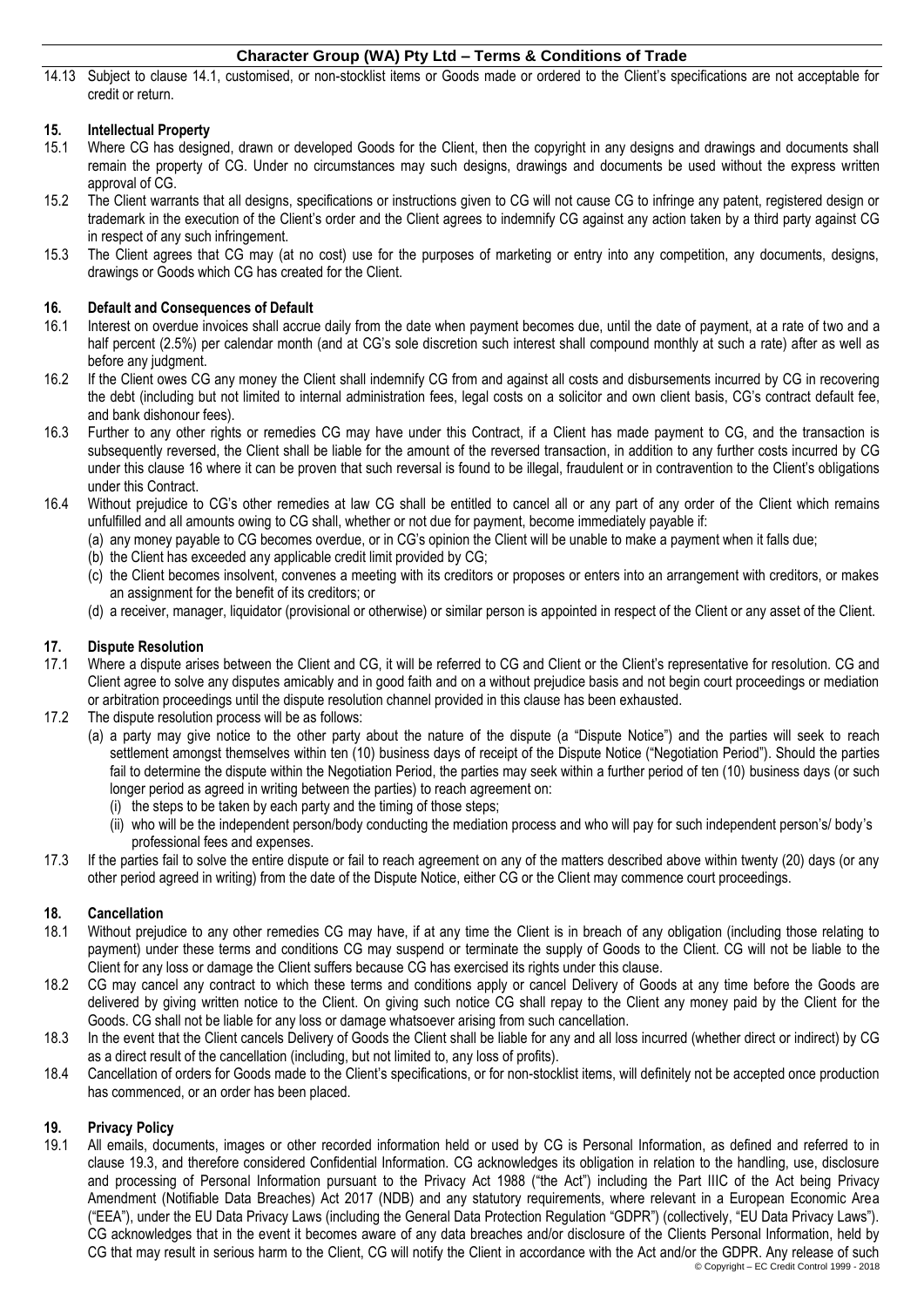Personal Information must be in accordance with the Act and the GDPR (where relevant) and must be approved by the Client by written consent, unless subject to an operation of law.

- 19.2 Notwithstanding clause [19.1,](#page-4-1) privacy limitations will extend to CG in respect of Cookies where transactions for purchases/orders transpire directly from CG's website. CG agrees to display reference to such Cookies and/or similar tracking technologies, such as pixels and web beacons (if applicable), such technology allows the collection of Personal Information such as the Client's:
	- (a) IP address, browser, email client type and other similar details;
	- (b) tracking website usage and traffic; and
	- (c) reports are available to CG when CG sends an email to the Client, so CG may collect and review that information ("collectively Personal Information")

In order to enable / disable the collection of Personal Information by way of Cookies, the Client shall have the right to enable / disable the Cookies first by selecting the option to enable / disable, provided on the website prior to proceeding with a purchase/order via CG's website.

- <span id="page-5-0"></span>19.3 The Client agrees for CG to obtain from a credit reporting body (CRB) a credit report containing personal credit information (e.g. name, address, D.O.B, occupation, driver's license details, electronic contact (email, Facebook or Twitter details), medical insurance details or next of kin and other contact information (where applicable), previous credit applications, credit history) about the Client in relation to credit provided by CG.
- 19.4 The Client agrees that CG may exchange information about the Client with those credit providers and with related body corporates for the following purposes:
	- (a) to assess an application by the Client; and/or
	- (b) to notify other credit providers of a default by the Client; and/or
	- (c) to exchange information with other credit providers as to the status of this credit account, where the Client is in default with other credit providers; and/or
	- (d) to assess the creditworthiness of the Client including the Client's repayment history in the preceding two (2) years.
- 19.5 The Client consents to CG being given a consumer credit report to collect overdue payment on commercial credit.<br>19.6 The Client agrees that personal credit information provided may be used and retained by CG for the f
- The Client agrees that personal credit information provided may be used and retained by CG for the following purposes (and for other agreed purposes or required by):
	- (a) the provision of Goods; and/or
	- (b) analysing, verifying and/or checking the Client's credit, payment and/or status in relation to the provision of Goods; and/or
	- (c) processing of any payment instructions, direct debit facilities and/or credit facilities requested by the Client; and/or
	- (d) enabling the collection of amounts outstanding in relation to the Goods.
- 19.7 CG may give information about the Client to a CRB for the following purposes:
	- (a) to obtain a consumer credit report;
	- (b) allow the CRB to create or maintain a credit information file about the Client including credit history.
- 19.8 The information given to the CRB may include:
	- (a) Personal Information as outlined i[n 19.3](#page-5-0) above;
	- (b) name of the credit provider and that CG is a current credit provider to the Client;
	- (c) whether the credit provider is a licensee;
	- (d) type of consumer credit;
	- (e) details concerning the Client's application for credit or commercial credit (e.g. date of commencement/termination of the credit account and the amount requested);
	- (f) advice of consumer credit defaults, overdue accounts, loan repayments or outstanding monies which are overdue by more than sixty (60) days and for which written notice for request of payment has been made and debt recovery action commenced or alternatively that the Client no longer has any overdue accounts and CG has been paid or otherwise discharged and all details surrounding that discharge (e.g. dates of payments);
	- (g) information that, in the opinion of CG, the Client has committed a serious credit infringement;
	- (h) advice that the amount of the Client's overdue payment is equal to or more than one hundred and fifty dollars (\$150).
- 19.9 The Client shall have the right to request (by e-mail) from CG:
	- (a) a copy of the Personal Information about the Client retained by CG and the right to request that CG correct any incorrect Personal Information; and
	- (b) that CG does not disclose any Personal Information about the Client for the purpose of direct marketing.
- 19.10 CG will destroy Personal Information upon the Client's request (by e-mail) or if it is no longer required unless it is required in order to fulfil the obligations of this Contract or is required to be maintained and/or stored in accordance with the law.
- 19.11 The Client can make a privacy complaint by contacting CG via e-mail. CG will respond to that complaint within seven (7) days of receipt and will take all reasonable steps to make a decision as to the complaint within thirty (30) days of receipt of the complaint. In the event that the Client is not satisfied with the resolution provided, the Client can make a complaint to the Information Commissioner at www.oaic.gov.au.

# **20. Construction Contracts Act 2004**

- 20.1 At CG's sole discretion, if there are any disputes or claims for unpaid Goods and/or Services then the provisions of the Construction Contracts Act 2004 may apply.
- 20.2 Nothing in this Contract is intended to have the effect of contracting out of any provisions of the Construction Contracts Act 2004 of Western Australia, except to the extent permitted by the Act where applicable.

#### **21. Unpaid Seller's Rights**

21.1 Where the Client has left any item with CG for repair, modification, exchange or for CG to perform any other service in relation to the item and CG has not received or been tendered the whole of any monies owing to it by the Client, CG shall have, until all monies owing to CG are paid:

(a) a lien on the item; and